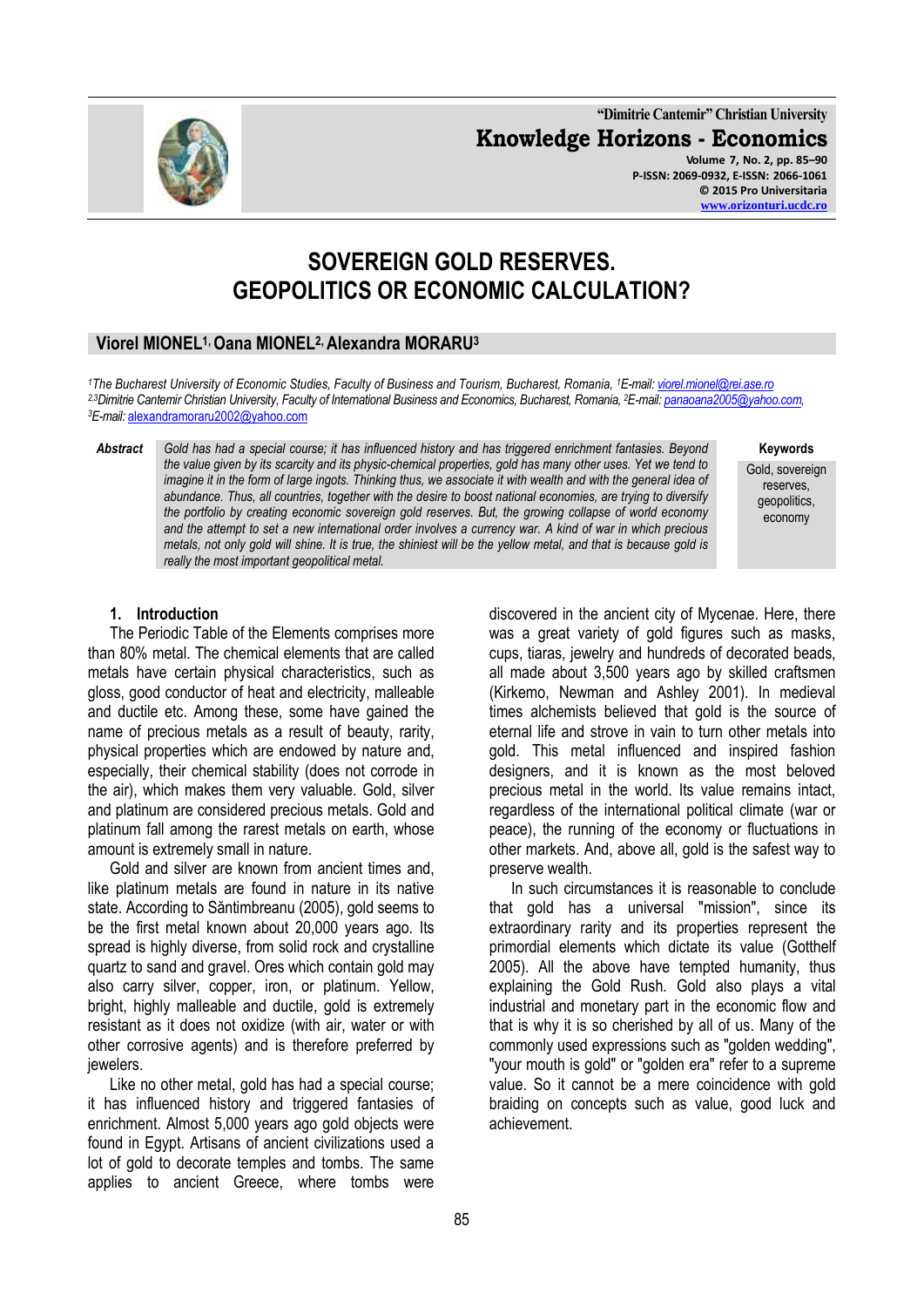### **2. Mining reserves and production**

Well, who are the international actors that own value, good luck and achievement, or rather, which are states that have large reserves of gold and in what quantities?

In terms of reserves, unlike radioactive metals, for example, the precious are better kept secret. When we need thorough knowledge of global reserves of gold, silver and platinum we come across several drawbacks. Almost all institutions and sites concerned with precious metals provide limited statistics. Moreover, these statistics show only the top ten, fifteen and, rarely, the top twenty countries with reserves of precious metals. By comparing figures provided by these entities it is revealed that there is contradiction of values, which undermines the validity of the data. The role of a stable means to store and increase wealth given by the possession of gold is the best explanation for the secrecy that hangs around. And, anyhow, available data helps us understand better the geography gold.

|        | Table 1. The main states with gold mine reserves |  |
|--------|--------------------------------------------------|--|
| (2013) |                                                  |  |

| No. | Country      | Reserves<br>(tons) | % of world<br>amount |
|-----|--------------|--------------------|----------------------|
| 1.  | Australia    | 9800               | 17,8                 |
| 2.  | South Africa | 6 000              | 10,9                 |
| 3.  | Russia       | 5 0 0 0            | 9,1                  |
| 4.  | Chile        | 3 900              | 7,1                  |
| 5.  | <b>USA</b>   | 3 0 0 0            | 5,5                  |
| 6.  | Indonesia    | 3 0 0 0            | 5,5                  |
| 7.  | Brazil       | 2400               | 4,4                  |
| 8.  | Peru         | 2 100              | 3,8                  |
| 9.  | Ghana        | 2 0 0 0            | 3,6                  |
| 10  | Canada       | 2 0 0 0            | 3,6                  |

*Source: U.S. Geological Survey (2014)*

World gold reserves amount to almost 55,000 tons (33,000 tons according to other values) (US Geological Survey 2015). Out of these, nearly a quarter is contained in porphyry copper deposits, hence the huge variety of states possessing smaller or larger amounts of gold reserves, more than 90 countries (Figure 1). The geographic distribution of these reserves is quite balanced in the two hemispheres (North and South) unlike other resources, which recorded an unbalanced distribution, disfavoring the south entirely. By a continent classification, America summarizes the higher percentage exceeding 26% of the total. The opposite is Europe, whose reserves and production (excluding Russia and Turkey) are very low. Table 1 shows that in terms of state actors, reserves are more balanced. There isn't any state in the table that has an overwhelming proportion of the world total, although

Australian reserves reach 1/5, thus detaching from the others to some extent.

*Image 1.* States with secure gold mine reserves



According to the *World Mineral Production 2009-13 reports*, conducted by the British Geological Survey, the total world gold production in 2013 amounted to 2790 tons. In the course of history, global gold production has grown constantly. And, although less than half of the states produce gold, Table 2 shows that world production is carried out largely by only a few countries: China, Australia, USA, Russia, South Africa, Peru, Canada and Mexico, together summing up 2/3 of the total. Many other countries produce gold in very small quantities and therefore usually not captured in official statistics. For instance, Benin, Central African Republic, Congo and Uganda in Africa and Oman and Taiwan in Asia produce more than 100 kg of gold per year and they are not officially marked in the statistics.

*Table 2.* The main gold producing states (2013)

| No. | Country      | Production | % of world |
|-----|--------------|------------|------------|
|     |              | (tons)     | amount     |
| 1.  | China        | 428        | 15,3       |
| 2.  | Australia    | 265        | 9,5        |
| 3.  | USA          | 228        | 8,2        |
| 4.  | Russia       | 213,9      | 7,7        |
| 5.  | South Africa | 159,7      | 5,7        |
| 6.  | Peru         | 151,5      | 5,4        |
| 7.  | Canada       | 124,1      | 4,5        |
| 8.  | Mexico       | 117,9      | 4,2        |
| 9.  | Ghana        | 90,5       | 3,2        |
| 10  | Brazil       | 79,6       | 2,9        |

*Source: British Geological Survey*

Since 2008, when it became the main world producer of gold, China has always been the leader (current market rate is over 15%) and it is also among the largest global consumer markets. Chinese holdings of gold are in a relatively large number (approx. 700 mines). Indonesia, although production has decreased to more than half in recent years, remains one of the major producers in Asia. Its territory includes the Grasberg gold and of copper mine, which is believed to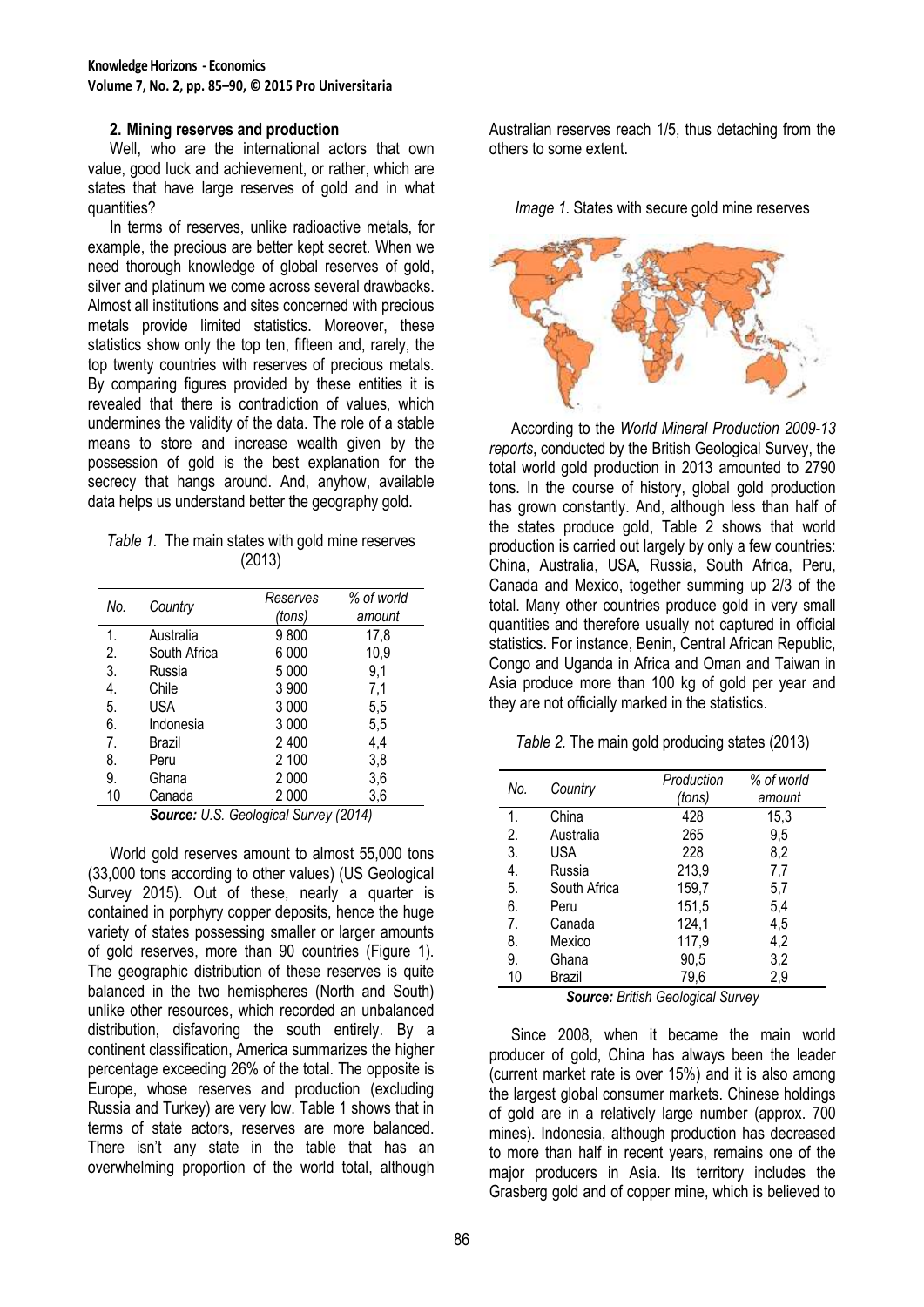hold the largest gold reserves in the world (1,839.2 tons).

Note that the aggregate production of the American continent states dominates the gold sector. North America is among the largest producers with three countries in the subcontinent (Canada, USA and Mexico), and their production represents 17%. Only if we look at the case of Mexico, we can find that in only three years (2008-2011) gold production increased by 55% (see www.goldfacts.org), becoming one of the top ten world producers. Together with the other continental producers America is reaching 1/3 of global production. Peru, despite the tumultuous history of gold taking the path to the former ruler (Spain), is still a major producer, and even one for the future, as are Brazil, Argentina, Colombia and Chile. Over 20% of Peru's export revenue came from trade in gold, and in recent years it has contributed with approx. 14% to the government budget revenues. The gold mining sector is a real job creator in Peru due to its largest gold mine in Latin America (Yanacocha).

CIS is also a major player on the gold market; Russia, Uzbekistan and Kazakhstan are the most important representatives of this organization. In recent years, Kazakhstan has almost doubled its production from 22.8 tons (2009) to more than 43.4 tons (2013). By contrast, over the same period, Uzbekistan has maintained a steady production. Russia, not only is the fourth world producer, but it is also the fourth on the jewelry market with over 75 tons of gold as ornaments (see www.goldfacts.org).

Africa, which is rich in precious metals, radioactive metals and rare metals, includes two of the largest global producers South Africa and Ghana. For Ghana, since 1991 gold began to exceed cocoa as the main export product. The history of Ghanaian gold is very long. Its old name, Gold Coast, evokes the exploitation of this metal since colonial times. South Africa, on the other hand, has a historical reputation in the production of gold. Almost the entire twentieth century was dominated by South African gold production, which in 1970 reached 79% share of the world total. This state has produced nearly 40,000 tons of gold since the first official statistics, i.e. 1/3 of the total gold global extraction (see www.goldfacts.org). South Africa is the land of the largest gold mining in the world and Tau Tona (literally "great lion") holds the record size with 3.9 kilometers underground. Cape Town, the legislative capital of South Africa, is the host of the largest international conference dedicated to gold mining, which annually attracts about 10,000 professionals from nearly 1,000 mining companies. In addition to South Africa and Ghana, top productions are recorded in Tanzania, Mali and Burkina Faso.

In the space of Oceania Australia (second world producer) and Papua New Guinea are noteworthy for their considerable productions. For a very young country such as Papua New Guinea, gold has a substantial economic contribution. With regard to Australia, it has been consistently among top world producers. Almost half of the nineteenth century worldwide extracted gold came from Australia, which has led to a similar gold fever as in the USA.

# **3. The importance of gold**

Apart from its scarcity and physical-chemical properties, gold is also used otherwise.

Generally, people are tempted to imagine gold in the form of jewelry; hence its most common form of economic use: the industry of jewelry and luxury. Approximately 75% of the gold produced globally is used to create jewelry. A large global center of gold jewelry industry is the German city of Pforzheim, where more than 25,000 people work in the jewelry trade (Emsley 2011). We also tend to imagine it in the form of large ingots. Thinking thus, we only associate it with individual wealth, or the more general idea of prosperity. However, if you break this stereotype of gross wealth, we will come to know the true uses of gold. Therefore, gold is often used in medicine, engineering, aerospace and aeronautics, as far as military industry, electronics and even in Formula 1.

On the other hand, money and precious metals have almost always been in a relation of dependence and influence. The history of money practically merges with the precious metals. Therefore, coins emerged and developed independently, but they were most often made of gold or silver. Incidentally, platinum was used also to achieve coins.

The qualities of gold (divisibility without loss of value, homogeneity, while incorruptibility, high value and low volume etc.) have led people to transform it into money. Platinum was less used in minting because it melts at very high temperatures, making this a very expensive process (this is the reason why it was abandoned in Russia in the nineteenth century). Another impediment of platinum was its great scarcity. Another variant could have been silver, but it oxidized black and golden brown. Thus, gold was the metal with the most benefits, and that is why it has long been preferred by companies worldwide to the detriment of the other two. Moreover, gold can easily be treasured for a very long time due to its incorruptibility. Not being damaged by almost any substance, gold could circulate freely in the form of money. Its purity is comparable to two pieces of gold regardless of the space which they were extracted. Finally, the gold produced in antiquity has the same value with the currently extracted.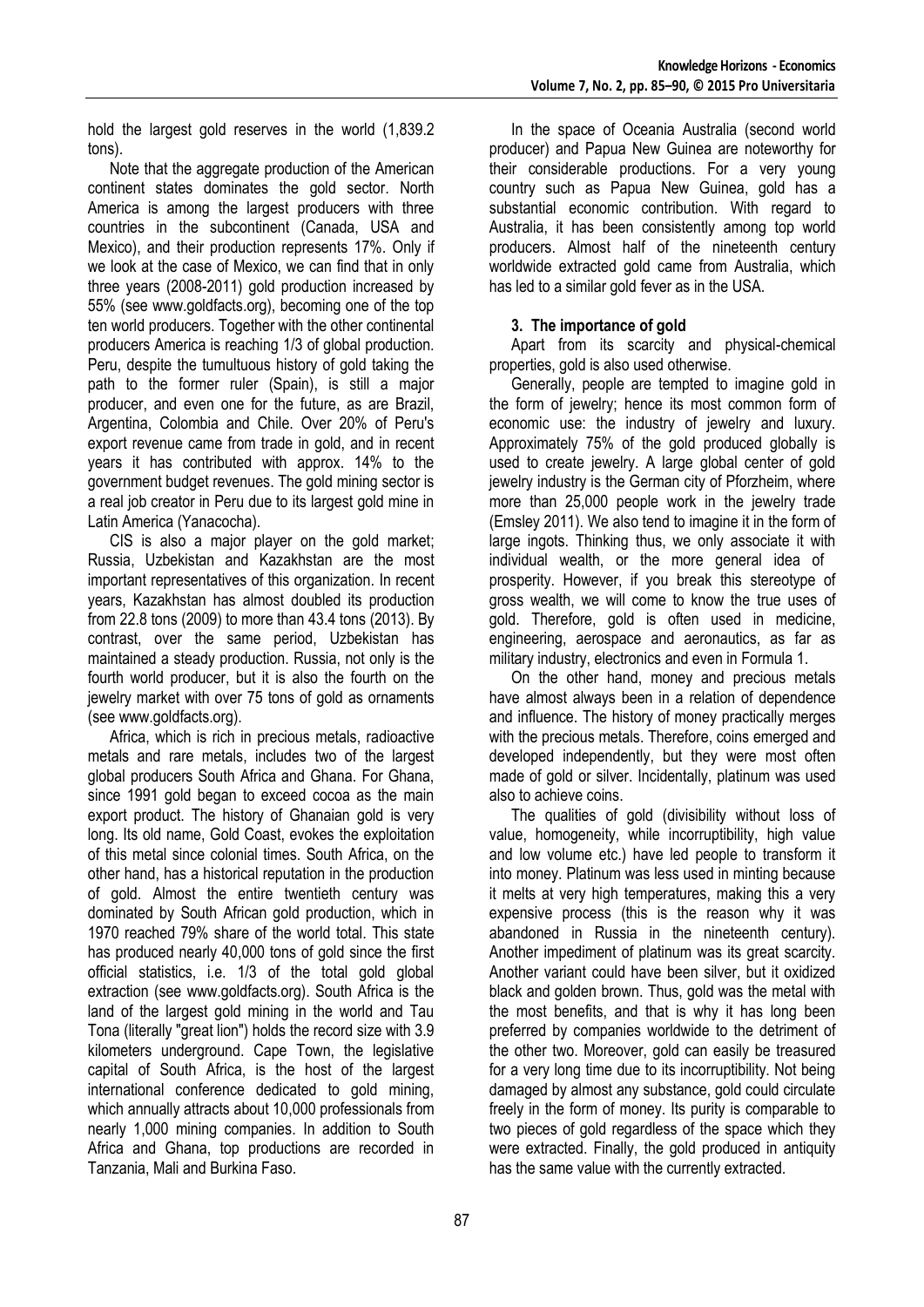By far the most important quality of gold, highlighted properly by Murgur Isărescu, is its divisibility. Gold can be divided into very small parts and subsequently it can very easily be recomposed into those parts without losing the substance or value (Weatherford 1997), and this quality has been crucial in the minting of gold.

### **4. The sovereign gold reserves**

Worldwide, the total gold reserves - including the reserves of IMF, ECB (European Central Bank), BIS (Bank for International Settlements / BIS) and WAEMU (West African Economic Monetary Union / Economic and Monetary Union of West Africa) - amounts to about 32,000 tons (World Gold Council 2015).

*Image 2***.** The sovereign gold reserves in February 2015



Almost all countries of the world, along with the desire to increase their national economies and currencies, are trying to diversify the portfolio by creating economic foreign exchange and gold reserves (Image 2). As long as the major currencies of the world economy (the dollar, the euro and the yen) were still impaired, gold, both in terms of production and reserves sovereign capital acquired geostrategic significance. Alan Greenspan, former chairman of the Federal Reserve, said that gold is money "in extremis" (as cited in Popescu 2014), that gold can be used anytime by states to get cash. This is why gold is part of most central banks' reserves. Moreover, gold is the only backup which is not devalued debt unlike the currencies mentioned above, which, according to Alasdair Macleod (2013), have big problems: the yen is collapsing, the euro area has problems, and the US economy is, at best, stagnant.

| Table 3. The big owners of sovereign gold reserves |
|----------------------------------------------------|
| (2015)                                             |

| No. | Country | Reserves(tons) |
|-----|---------|----------------|
| 1.  | USA     | 8 133.5        |
| 2.  | Germany | 3 3 8 4 , 2    |
| 3.  | Italy   | 2 451,8        |
| 4.  | France  | 2 4 3 5 4      |
| 5.  | Russia  | 1 208,2        |
| 6.  | China   | 1 0 54,1       |

|    | Switzerland | 1 040,0      |
|----|-------------|--------------|
| 8. | Japan       | 765,2        |
| 9. | Holland     | 612,5        |
| 10 | India       | 557.7        |
|    | -           | <br>$\cdots$ |

*Source: World Gold Council*

The question is not who controls the stock of central bank gold reserves, but rather whom, i.e. what countries control the production of gold. For this it is sufficient to look at Table 2. Observe how China dominates world production by more than 15% of the total. Its production is almost 45% higher than the next. For example, while China "rules" over world production, the US has the largest sovereign reserve and is home to one of the largest gold mining companies in the world (Newmont Mining). With over 8,133 tons of gold (Table 3), the United States stands out worldwide; its federal reserve is nearly as high as that of Germany, Italy and France together, which are the following three world ranking states. The US Leadership has been the same since 1952, when it held a volume of over 20,000 tons of gold. However, reserves have fallen below the threshold of 10,000 tons in 1968.

On the other hand, China's reserves (1,054.1 tons) are far from comparable to the US, even though it is the second global economy in terms of total GDP and among the highest in the world. Only five countries currently hold a quantity of gold in the national reserve higher than the Chinese. However, Dan Popescu (2014) has serious doubts about the accuracy of data valuespublished by the Chinese authorities; China deliberately underestimates the amount of its central bank gold reserves. However, just like Russia, China has greatly increased gold production in recent years. Moreover, in 2006 Russia began to build gold reserves to diversify its currency portfolio and to strengthen the ruble (Badkar 2012). But, the economic war which began in 2014 developed by American-European economic sanctions and they seriously damaged the Russian currency. Due to the Russians' desire to have an international currency, it has led Moscow authorities to get rid of the euro and the dollar by buying massive gold. Thus, in 2014, Russia's central bank has purchased a significant amount of gold, surpassing Switzerland and China in the world rankings (Holodny 2014).

The two great rival powers of the US transformed large amounts of US dollars coming from Treasury securities into gold, as a means to limit inflation. During July 2009 - July 2010, the official repositories of China's US Treasury securities fell by almost 10% (Ferguson 2011). Such movements, the economist Michel Chossudovsky says, are a variable geopolitical confrontation between great powers. China started to buy even more gold to increase sovereign reserves,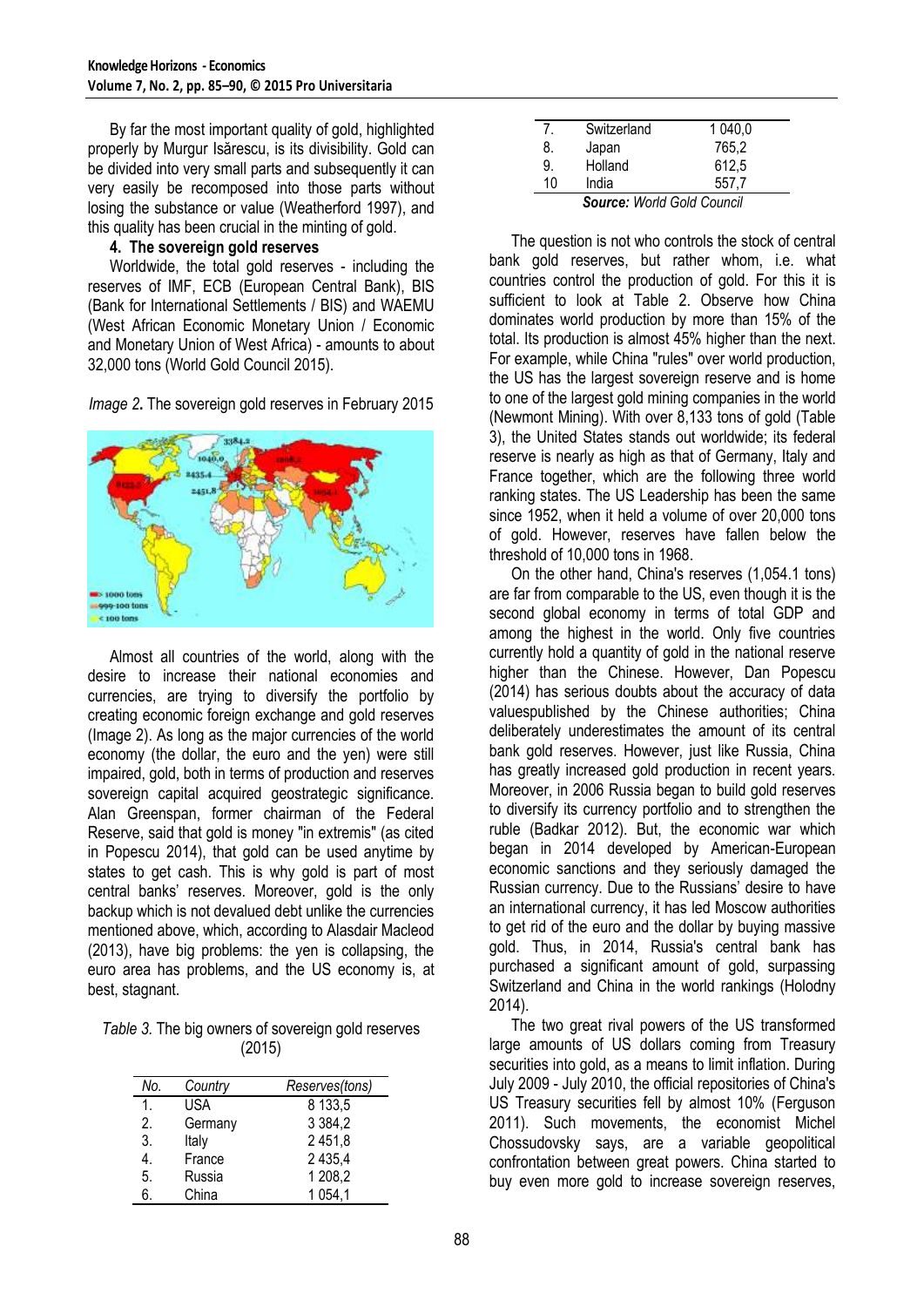thus ensuring that the precious yellow metal will gradually replace the immense reserve in US dollars (Chossudovsky 2013). India closely follows its neighbor to the east, but rarely talks about its intentions to buy gold. The core reason is that, compared to foreign currencies (India is the new holder of foreign reserves in dollars), gold is the safest investment.

Except the other great powers, China – and to a lesser extent Japan – is interested to amortize risks and gradually discard "the exorbitant privilege" of the United States to print its global official currency. What de Gaulle's France required half a century ago, is now attacked by the Chinese government. However, in the absence of the gold standard the stated purpose is to get rid of dollars in favor of gold reserves in financial institutions safes. Over 1/5 of the federal public debt of the United States is owned by the monetary authorities of China. In 2010, the Chinese Ministry of Commerce said that because of uncontrolled issuance of US dollars, international commodity prices continue to rise, so China is affected – according to Chinese officials – by imported inflation (Ferguson 2011). In the registry, a representative of the Chinese People's Bank of China noted that the US is engaged in an "uncontrolled" and "irresponsible" action of printing money, which implies a high risk for the world and, above all, for countries with substantial reserves of US currency (Table 5). The Chinese financial expert's conclusion is that 'as long as the world shall exercise control over the issuance of a world currency such as the dollar (...) the possibility of another crisis is inevitable "(cited Ferguson 2011: 446).

| Table 5. The main states with US dollar reserves (2015) |  |  |
|---------------------------------------------------------|--|--|
|---------------------------------------------------------|--|--|

| No.                                | Country      | Reserves (mil. \$) |
|------------------------------------|--------------|--------------------|
| 1.                                 | China        | 3843018            |
| 2.                                 | Japan        | 1 231 044          |
| 3.                                 | Saudi Arabia | 731 920            |
| 4.                                 | Switzerland  | 505 463            |
| 5.                                 | Taiwan       | 418 980            |
| 6.                                 | Brazil       | 360 965            |
| 7 <sub>1</sub>                     | South Korea  | 358 798            |
| 8.                                 | Russia       | 339 371            |
| 9.                                 | India        | 317956             |
| 10                                 | Singapore    | 256 649            |
| $C_{\mathcal{O}}$ . The set of $L$ |              |                    |

*Source*: *IMF*

The actions of the two countries, the US and China, one issuing currency, the other buying the American currency of which it is trying to gradually get rid of in exchange for the purchase of gold, have affected other countries. Ferguson calls this situation a currency war, which was fought between Chimera – united economies of the United States and China – and the rest of the world. The two countries have everything to gain, while countries such as Brazil and Indonesia had lost by the

effective increase in exchange rates between 2008 and 2010. The first increased exchange rate by 17% and the second by 18%, both states holding large amounts of US currency. Brazil is the sixth largest holder of dollars and Indonesia – with over 100 million dollars – ranks as the sixteenth according to the IMF …

Disposal of dollars in exchange for the purchase of gold is even more interesting, as the global crises augment the price of precious metals. Since 2008, it appears that Western central banks have stopped selling gold and banks in emerging economies (China, India, Russia, Brazil and even Turkey) have accelerated the purchase of gold. The extreme indebtedness of western economies coupled with the resumption of emerging economies have greatly destabilized the international monetary system based on a very weak dollar (Popescu 2014).

*Image 3.* The price of precious metals during 1975- 2014



*Source: KITCO*

### **5. Instead of conclusions**

Unofficially, the gold standard shadow remained until 1990 when the Cold War began. Easing East-West relations has led to a steady decrease in the gold ounce, ranging from \$ 800 to less than 300. Only time was short, and the terrorist attacks in New York on 11 September 2001, the wars in Afghanistan and Iraq, the economic and financial crisis of 2007 and the annexation of Crimea to Russia have changed perspectives on gold and its price climbed sharply during 2001-2014. When the global financial system nearly collapsed in 2008, gold was the one that revitalized it (Popescu 2014). Basically, after several years when gold has been ignored, now it is beginning to rejoin the international financial system and it seems possible to witness a return to the gold standard. Moreover, Western central banks are selling gold to balance their economies, while the emerging economies are buying gold. This metal is crucial in times of crisis and war, so it is imperative that states deposit gold in the country and not outside its territory. Alliances can do and undo and therefore, the